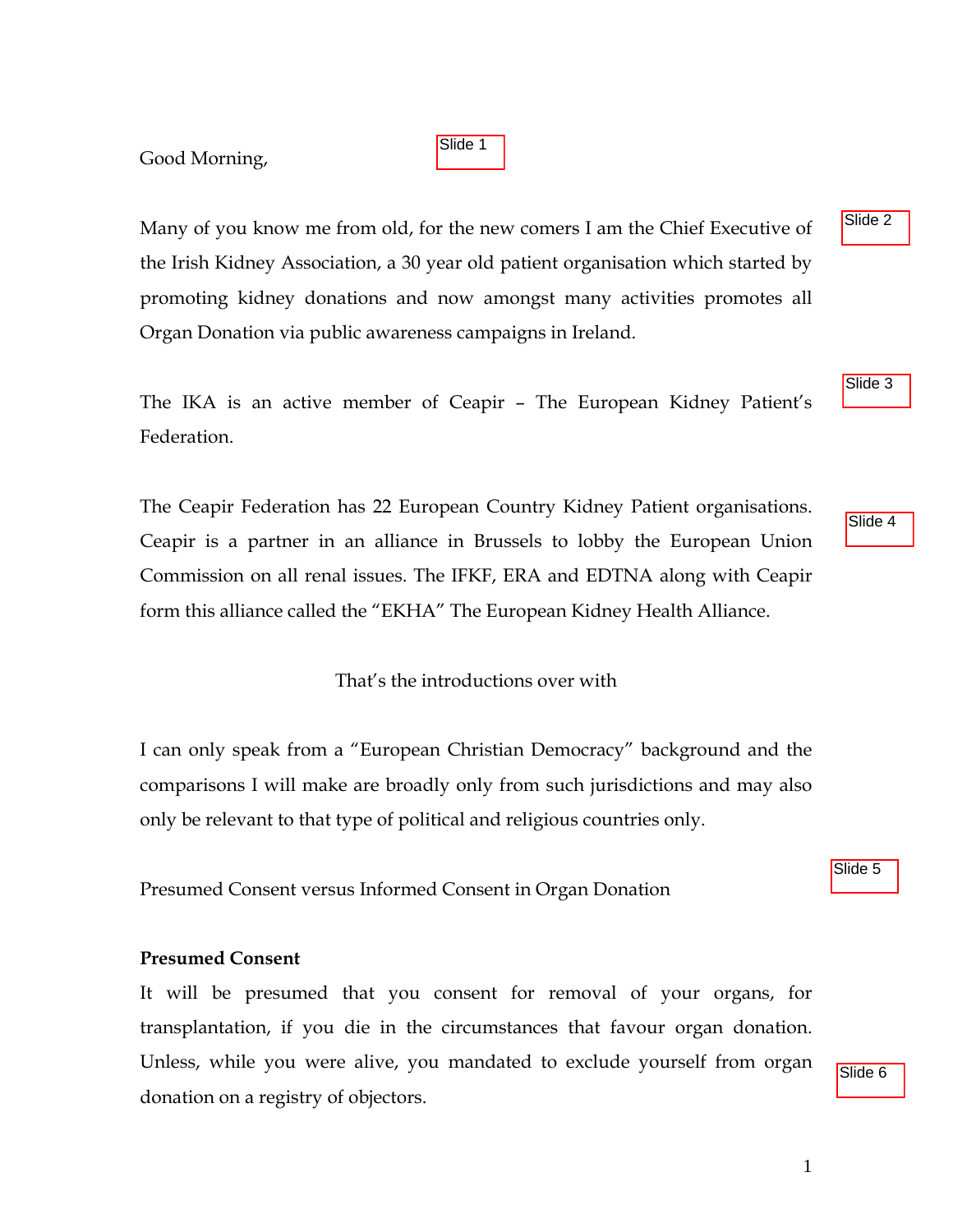## **Informed Consent**

If you die in the circumstances that favour organ donation your next of kin can be requested to consent to donate your organs for transplantation.

If you look at 19 European Countries legal regulations this is the picture. You would believe presumed consent clearly wins the debate at 21.7 versus 13.2 pmp.

The European and world leader, in organ procurement is clearly Spain. Most people here will have heard the phrase. The Spanish Model. They introduced a "Presumed Consent" Law 30 years ago in 1979 to combat the growing waiting pools or lists for organ transplantation which outweighed the available donors. Ten years of "Presumed Consent" Law, in Spain, had no significant effect on the organ donation rates. They discovered, as did so many other European countries, later on, that you simply cannot successfully go against the wishes of the next of kin and that "Presumed Consent" on the ground, is an unworkable law. The cooperation of the family, to describe and confirm the past life style and medical history of the potential donor, is essential. You cannot presume the grieving family will allow you to remove organs. You are more likely to aggravate the family and lose their essential cooperation if you attempt "Presumed Consent" hard or soft versions.

I think "Presumed Consent" was thought as an easy simple way out for political leaders. It would cost nothing and it would improve Organ Donation rates. That simply does not and did not work.

20 years ago, in 1989, the Spanish created "ONT", their transplantation authority, which introduced the specialist in Donor Family Liaison. They perfected this role and, by about the turn of the century, they had introduced these trained



Slide 10

Slide 7

Slide 11 Slide 11<br>Slide 12

Slide 12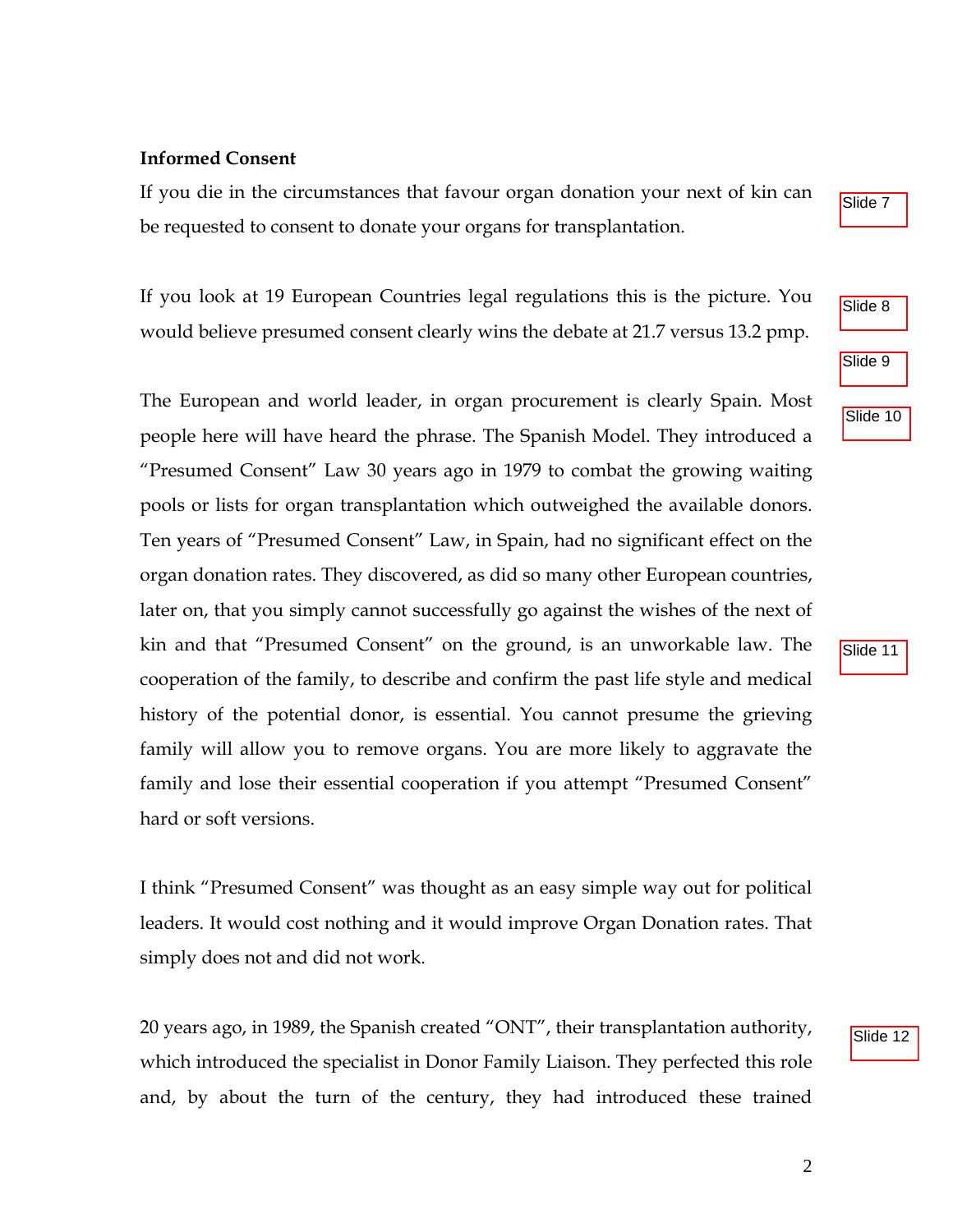specialists which we now call "Donor Coordinators" into every hospital in Spain with an intensive care unit.

This is what has made such a difference to Spain's organ donation rates – not "Presumed Consent". Many other countries followed the Spanish lead to "Presumed Consent" but they have learned like the Spanish did, that it is unworkable. The leader of the Spanish Transplant Authority, Dr. Raphael Matesanz will tell you – as he has told so many others – "do not bother changing your laws on donation, simply change clinical practices in your hospitals by introducing Donor Coordinators, specifically trained and employed by a transplantation authority.

What happens in practice? More countries actually practice Informed Consent and I see the 18.4 versus 19.5 pmp as been statistically insignificant.

 The intensive care staff's duty by law should merely be to identify potential donors report them and maintain the potential donors. Then do what the Spanish perfected – employ and train Donor Coordinators and locate them throughout your countries hospitals. They will champion organ donation to be the normal practice of the hospital system while available to explain at lengths Organ Donation to potential donor families. They will be the liaison with the Organ Procurement Organisation and the Managers of an ongoing audit of the hospitals brain death potential donors.

The Spanish have 9 year results which drives improvements and identifies weaknesses. In 2003 they replaced their team in La Rioja which has changed that area's organ donation results significantly. This is a classic example of how the ongoing audit identified a problem area and how the right personnel can make a huge difference.

Slide 14

Slide 13

Slide 15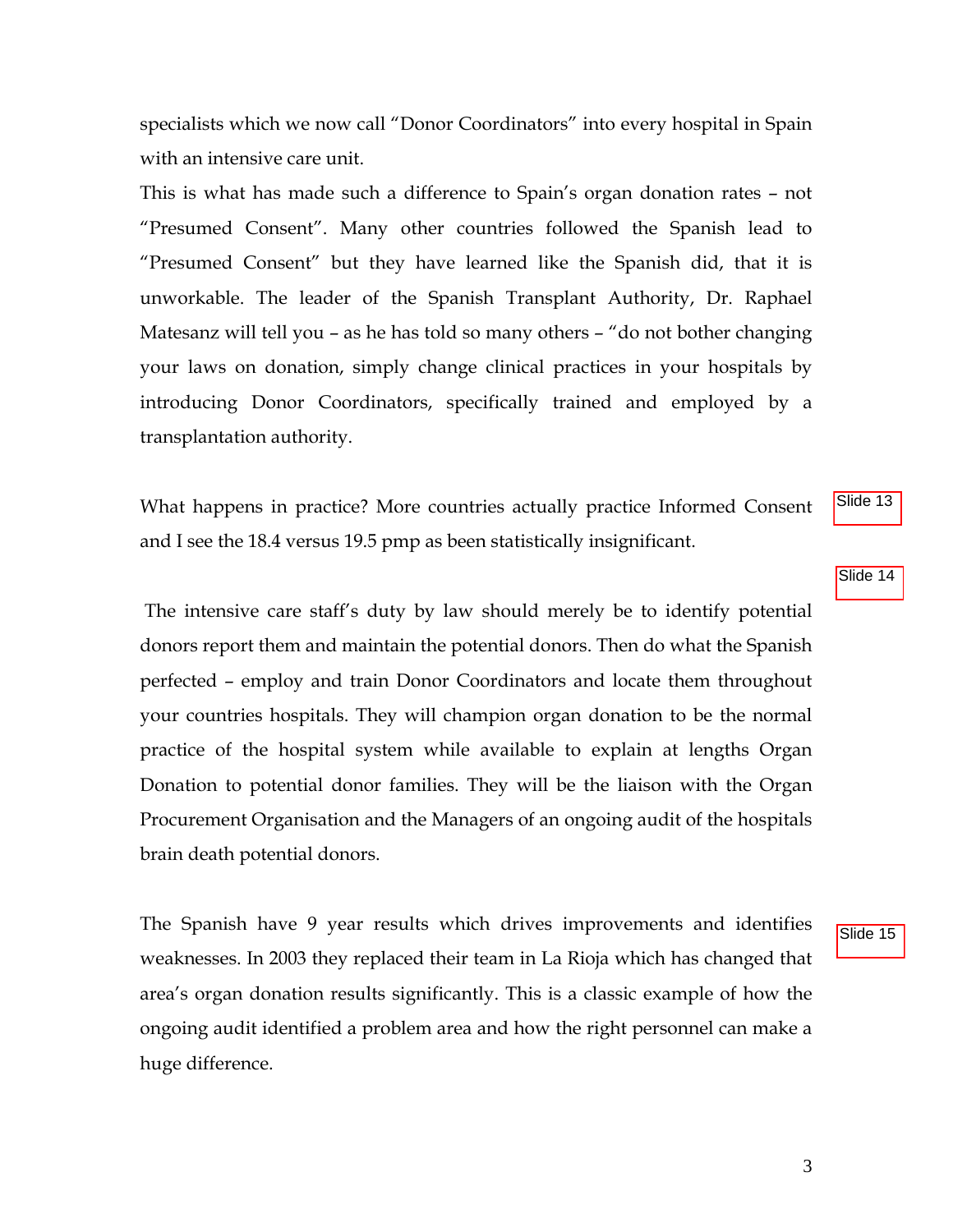Ideally, every country should have a National Transplant Authority" that would manage all Organ Donation and Transplantation - monitoring, reporting and driving organ donation, leading to maximum transplantation of all available organs in each country.

Organisation is highly important I would like to show you a comparison between Ireland and Norway. Two countries with a similar size population and similar donation rates, but one with 40% greater transplantation rates. This is down to better organization of their transplantation system because of a transplant authority – not donor rates or laws.

The Spanish claim that all the extra money poured into ONT, their transplant authority which employs all the Donor Coordinators and conducts all their public awareness campaigns, and funds their transplant centres have been recouped by the savings made in dialysis costs. In these economic arguments the danger is that organ donation takes on a financial value. The Spanish can show a 55 year patient life gain for a 6 organ multi donor, "that is the true gain". Years of life saved and that is what you should concentrate on.

One word of caution, the 'euro transplant' definition, of an organ donor, is someone where at least one organ has been removed and transplanted into another. The Council of Europe and Spanish definition of an organ donor, is "Every potential donor transferred to the operating theatre from whom at least one solid organ has been retrieved". The Spanish organ donor count is overstated when you realise direct comparisons are not possible when many other EU countries use the more meaningful definition that euro transplant uses

We all know that many people on transplant pools are lost – that could be saved with greater cooperation and advanced thinking across the Health Communities. Slide 17

Slide 18

Slide 16<br>Slide 17<br>Slide 19<br>Slide 20 Slide 19